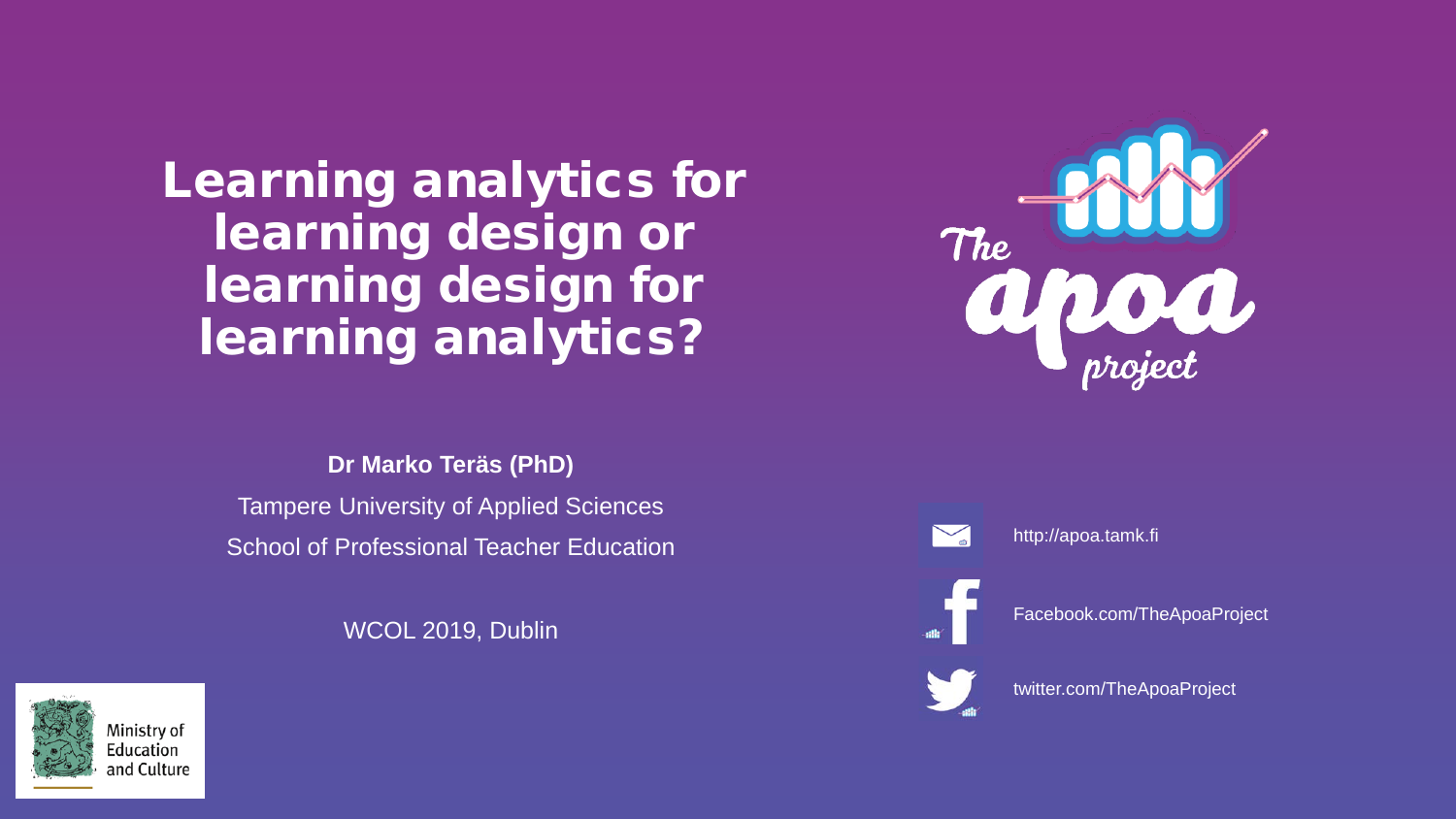## (One) definition of learning analytics

"Learning analytics is the measurement, collection, analysis and reporting of data about learners and their contexts, for purposes of understanding and optimising learning and the environments in which it occurs." (Siemens, 2013)

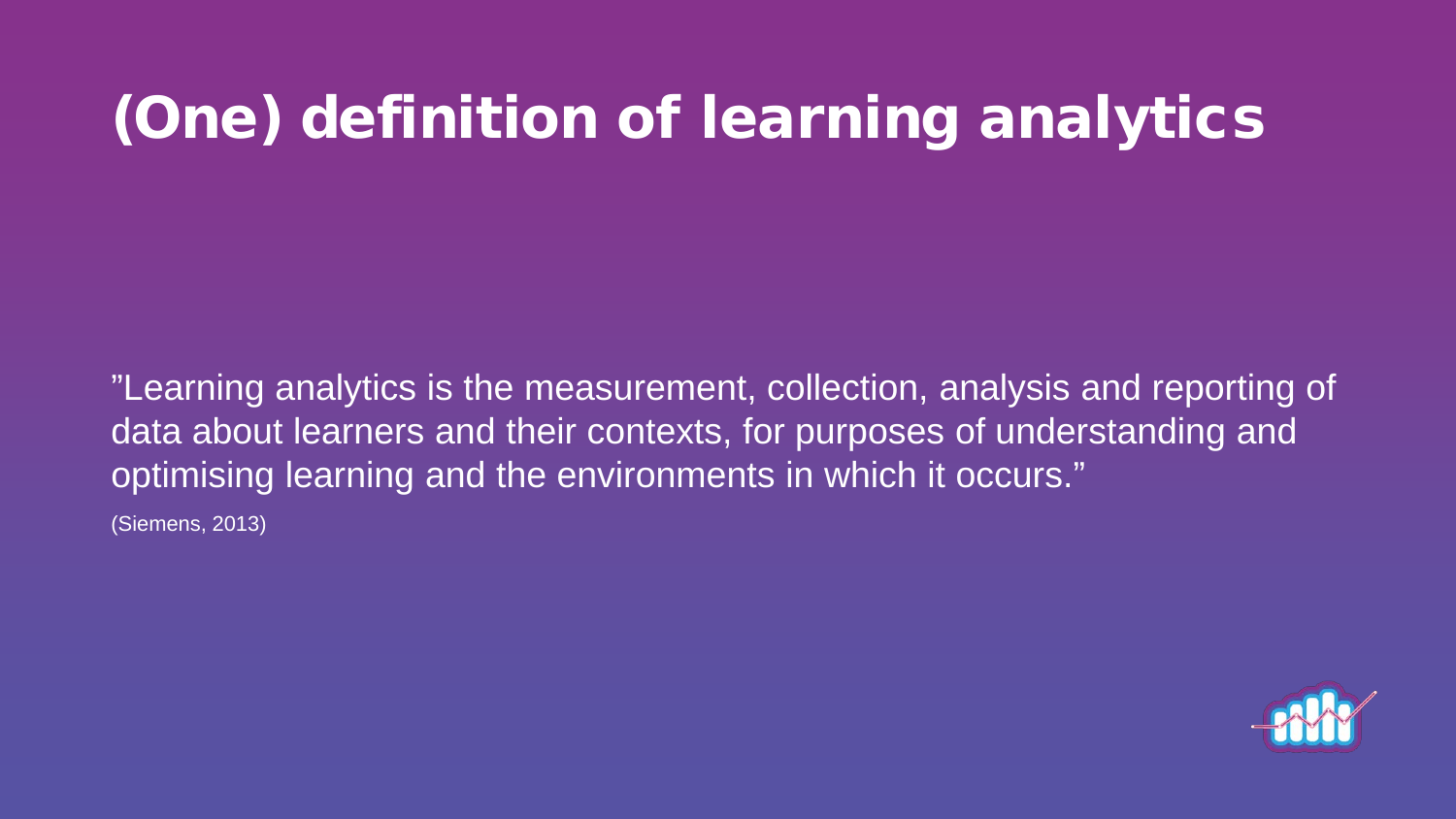## About the potential of learning analytics

"…identified as a most promising technology to aid the personalization of learning and also change the educational model or even a course design due to insights gained from data."

(Schmitz, Van Limbeek, Greller, Sloep, & Drachsler, 2017, p. 210)

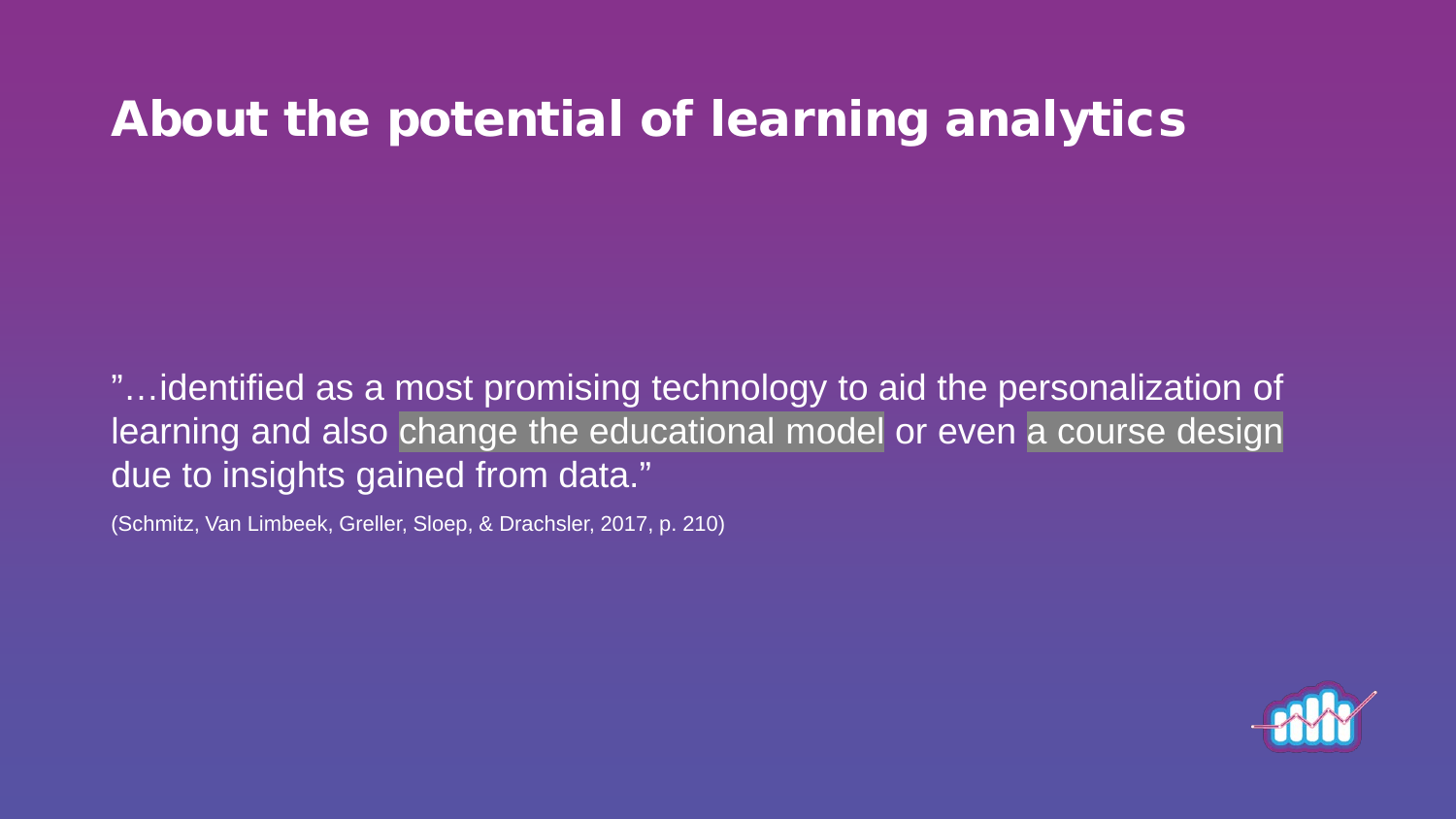## On gathering student data

#### **An argument:**

"institutions use a number of data sources to gather 'authentic' data regarding student learning behavior: electronic learning environments, digital assessment methods, and student information systems, to name a few.

Furthermore, digital devices like mobile phones, tablets and laptops are being used to collect activities of students. It is this insight into the students' learning processes and behaviors that, when presented in a user-friendly way, enables teachers to adapt their course and learning activities "on the fly", during the course's run-time."

(Schmitz, Van Limbeek, Greller, Sloep, & Drachsler, 2017, p. 210)

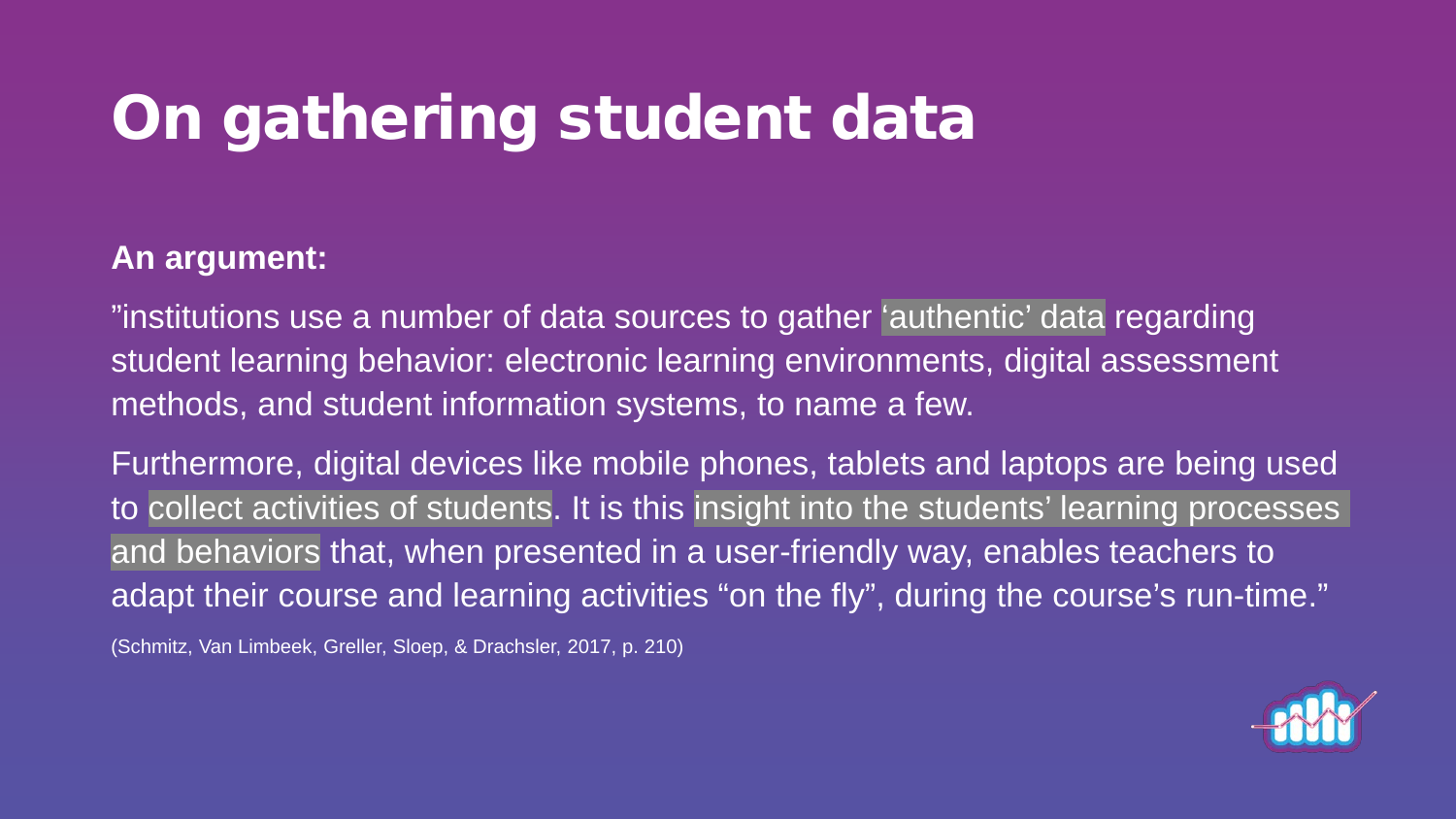## But…

- 1. What if the course is poorly designed and/or it does not produce "right kind" of data at the right time?
- 2. But most of all, what kind of data will support better learning design especially when large parts of learning activities are taking place outside data gathering technologies (for example in informal learning situations, group work, offline, WhatsApp), but which actually have an important role for the students and their *learning?*

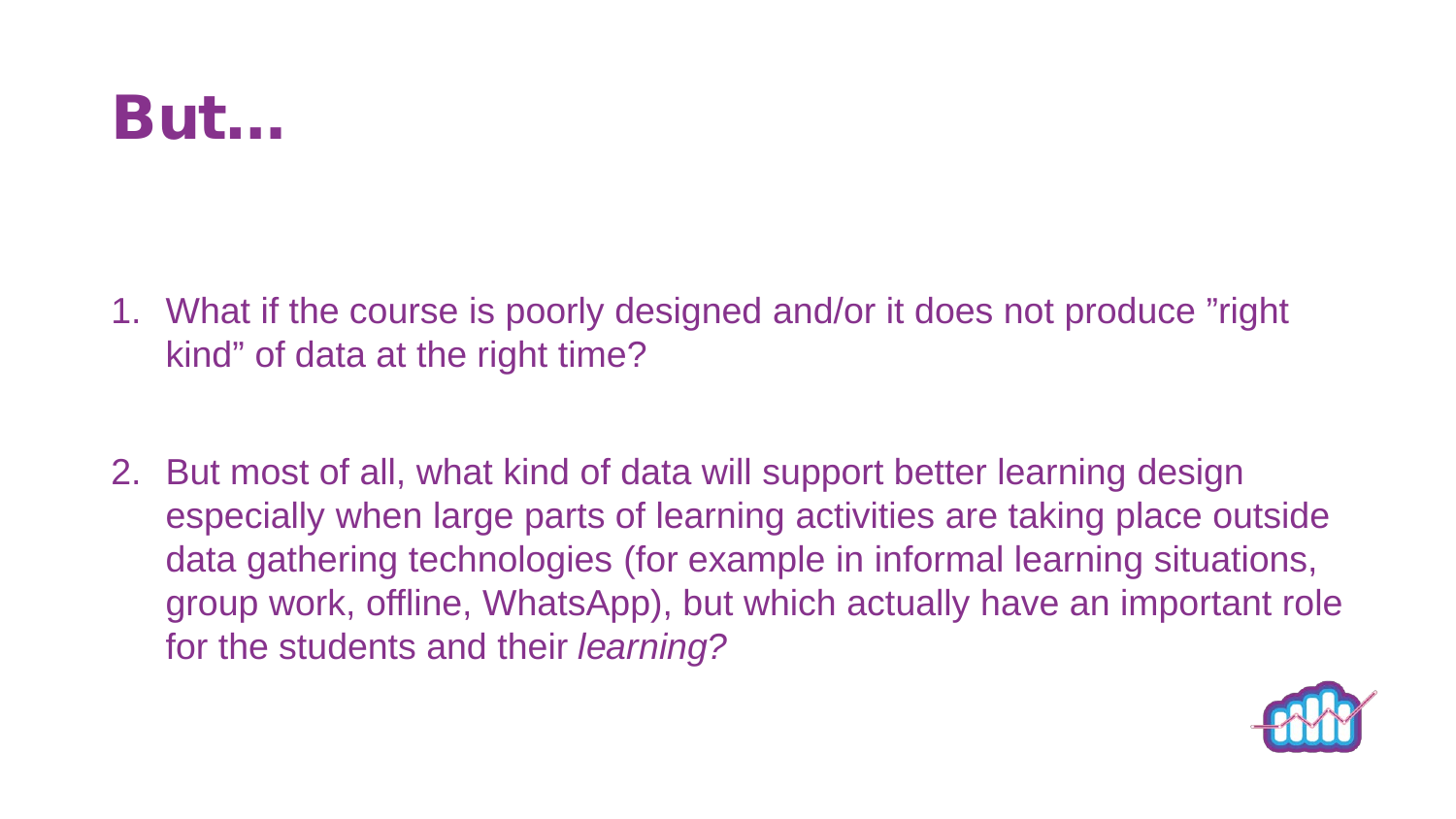#### Examples of learning activities that could produce data (from an actual course in Forestry)

| <b>Activity</b>                | Descriptions/questions/student quotes                                                                                                                                                                                                                                               |
|--------------------------------|-------------------------------------------------------------------------------------------------------------------------------------------------------------------------------------------------------------------------------------------------------------------------------------|
| 1. Simulations                 | "And it does not give you the feedback, if you get the<br>results you are like "Is this good or is this bad?". And the<br>teacher is just saying, "well, this is the way it seems to<br>be", and I don't think anything got anything out of it"<br>Not used as data for assessment. |
| 2. Practical work presentation | "It never actually gets discussed. You just get the mark<br>and "that's how you did". I thought I was doing well, but<br>then I got a poor mark, and I did not know what I did<br>wrong." The presentation not used as data?                                                        |
| 3. Exam                        | "Then when the exam is getting closer your learning<br>starts to increase, because you have to." Students often<br>use the learning content on their computers or offline,<br>activity gathers towards the end of the course.                                                       |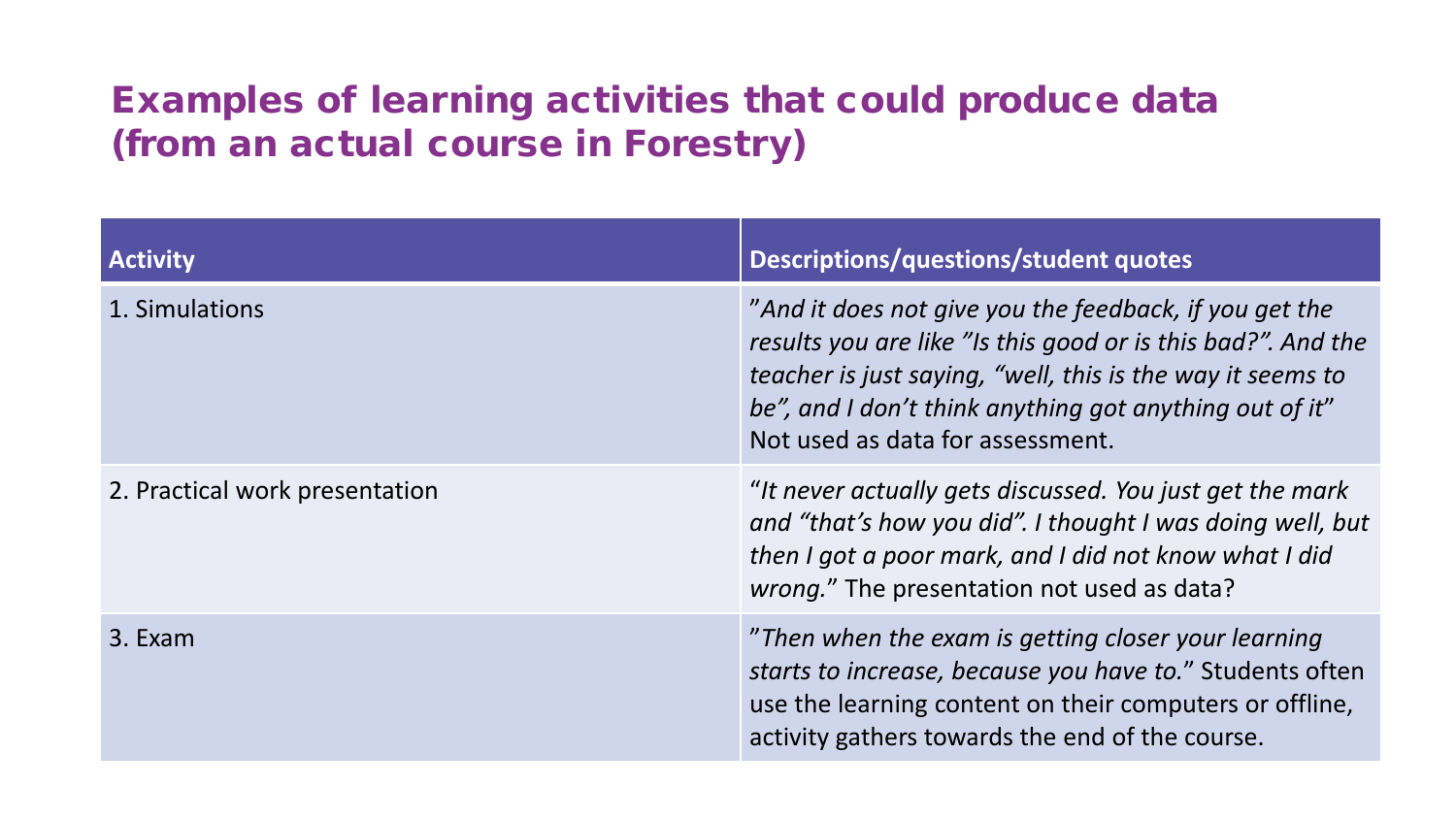#### Examples of learning activities that could produce data (from an actual Forestry course in Forestry)

| <b>Activity</b>                                               | Descriptions/questions/student quotes                                                                                                                                                                                                                                |
|---------------------------------------------------------------|----------------------------------------------------------------------------------------------------------------------------------------------------------------------------------------------------------------------------------------------------------------------|
| 4. Informal lunch conversations, sharing stories,<br>WhatsApp | Important for learning and passing the course, do not<br>produce or have not been used as data.                                                                                                                                                                      |
| 5. Field visits                                               | Conversations with professionals on the field were<br>experienced as useful and supporting the<br>understanding of personal competence. Field reports<br>were discussed and analysed in groups but not used as<br>data. What kind of develpment data could these be? |

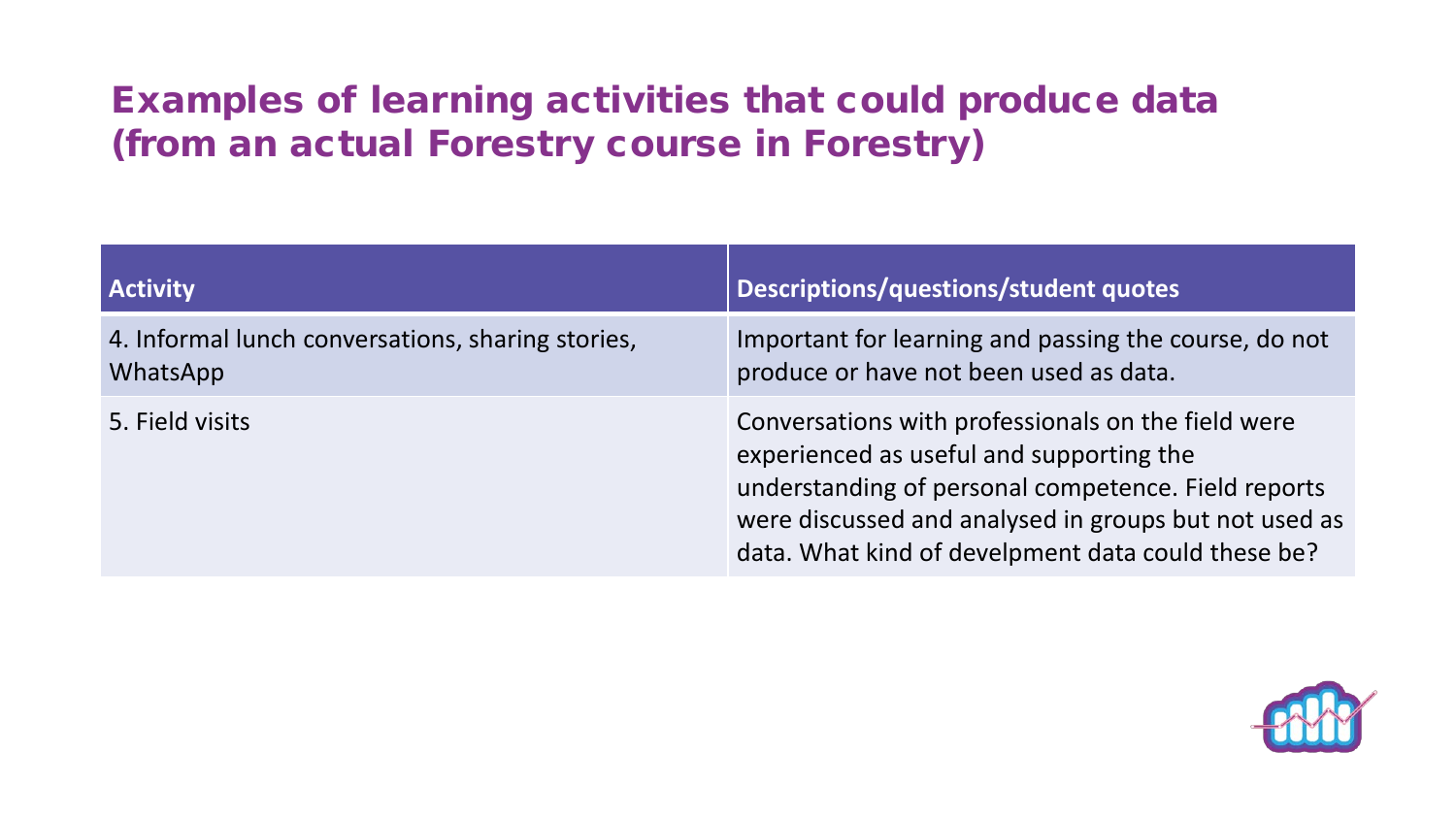# Summary 1

**Argument:** Student activity produces data which can be used to understand and develop learning design, learning environments and courses.

**Reality:** Courses do not always produce meaningful data because

- 1. The meaningful learning activities take place outside systems, they do not produce data, or the data is not gathered at all
- 2. Course design is often still based on knowledge transfer and exams (course design emphasises the end of the course) which means that learning activities
	- are not present
	- do not produce data or
	- possibly produced data is not used for feedback and assessment. (Also: many students download content to their computer and work outside systems such as the LMS)

**Conclusion:** Most likely not enough quality data will be produced which could be used to develop and optimize teaching, learning design, and learning environments, especially "on the go".

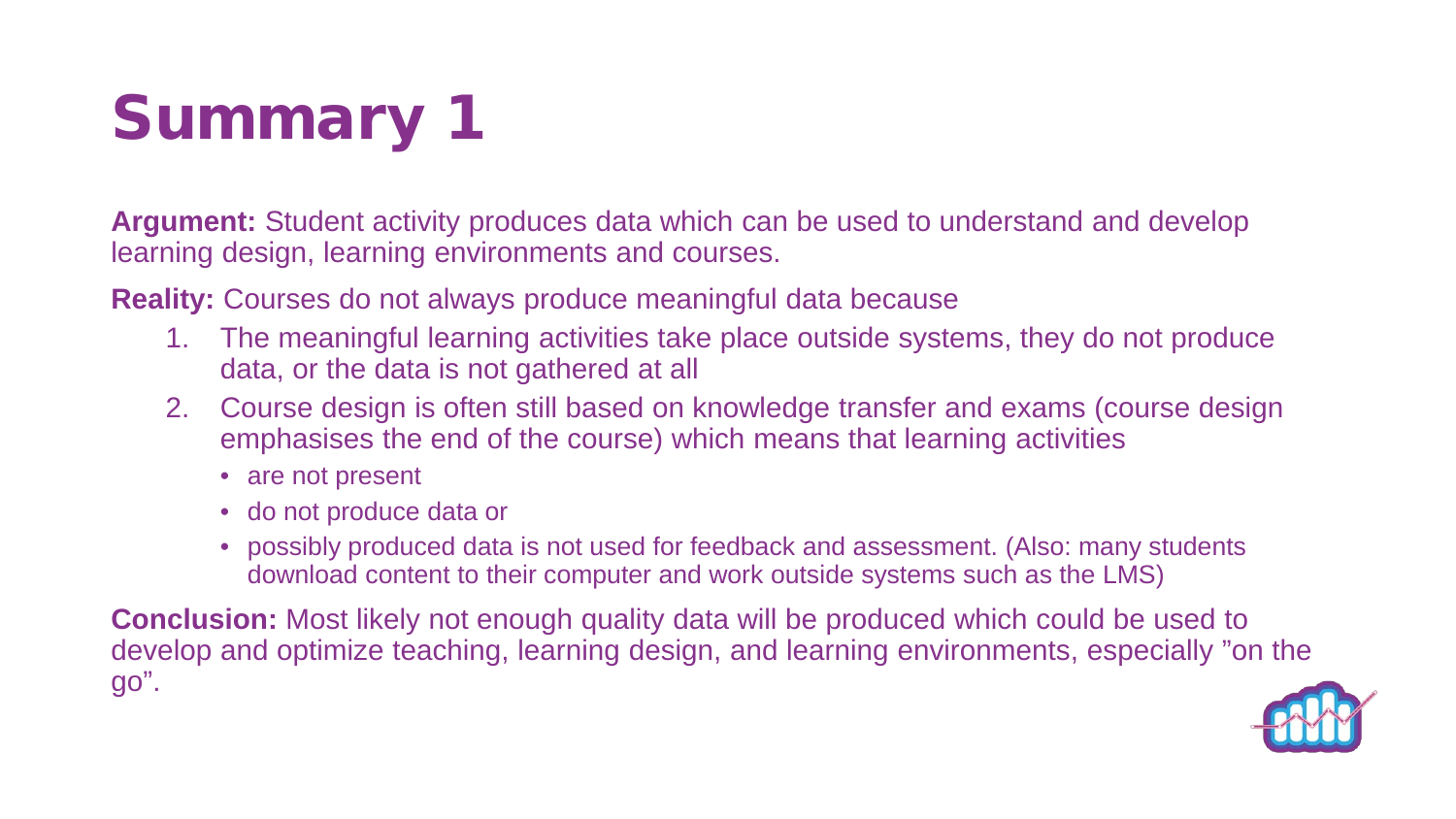

If LA is to be used for developing learning, courses should already be designed in a way which produces right kind of data and that the data will get *interpreted* the right way.

What is right kind of data and interpretation still needs deeper understanding in different learning contexts (differences between degree programs and subjects, and their approach to teaching and learning)

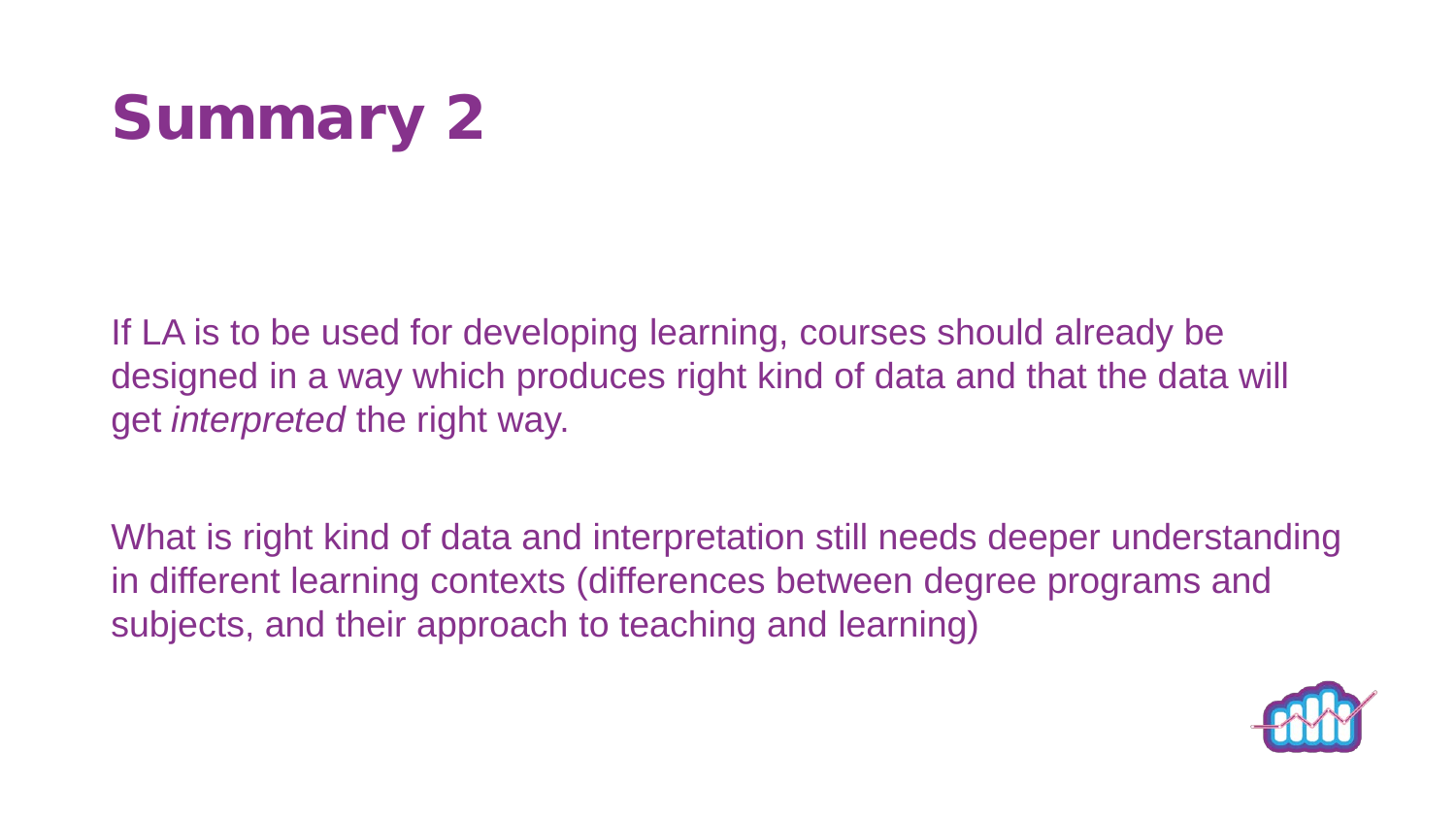## A question to be considered

If we do change our courses towards something that produces and gathers more data, could we ruin something that is already good in our learning design, but does not produce data?

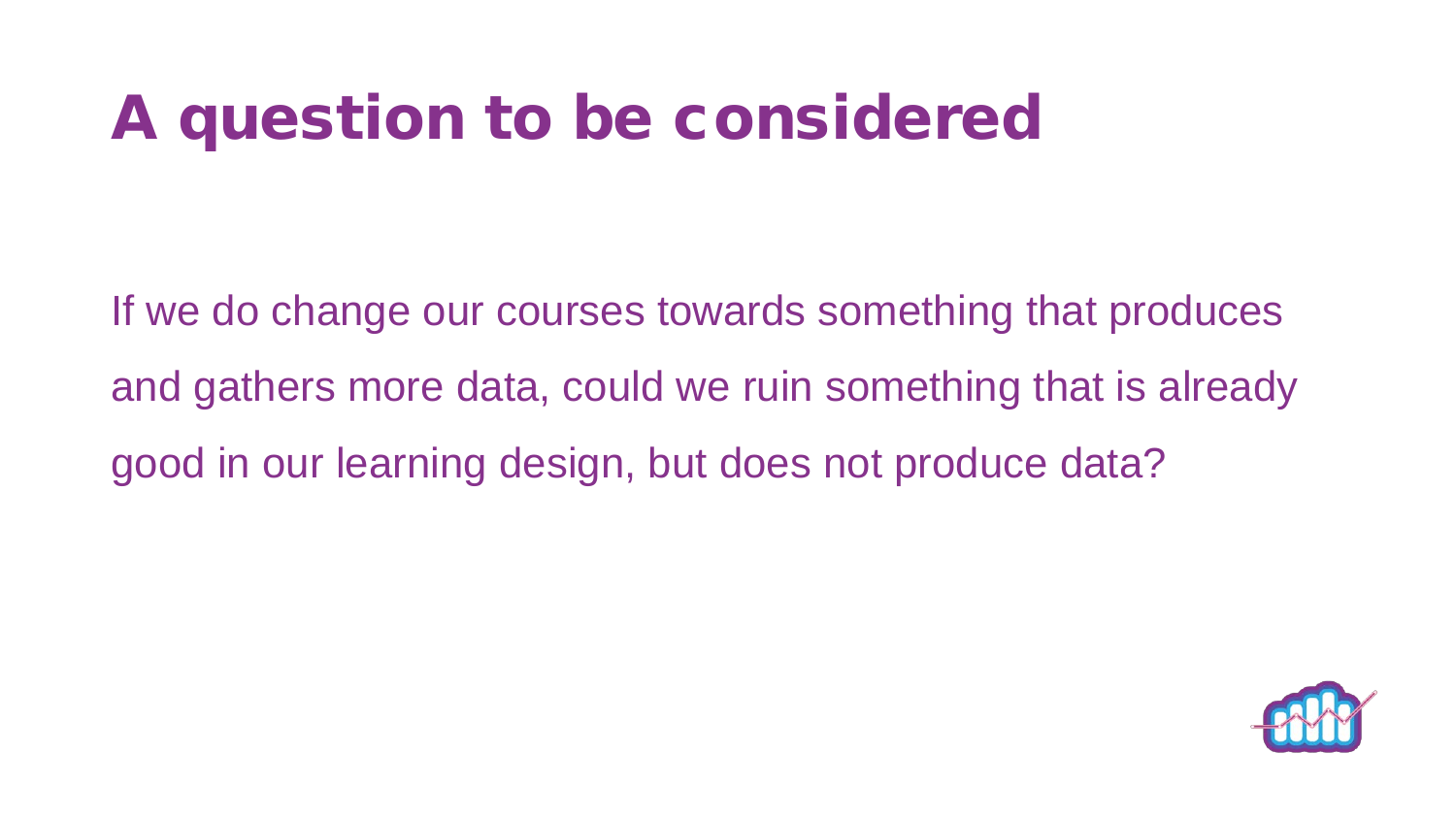# "Let's not forget: Learning analytics are about learning"

Gašević, Dawson ja Siemens (2015)

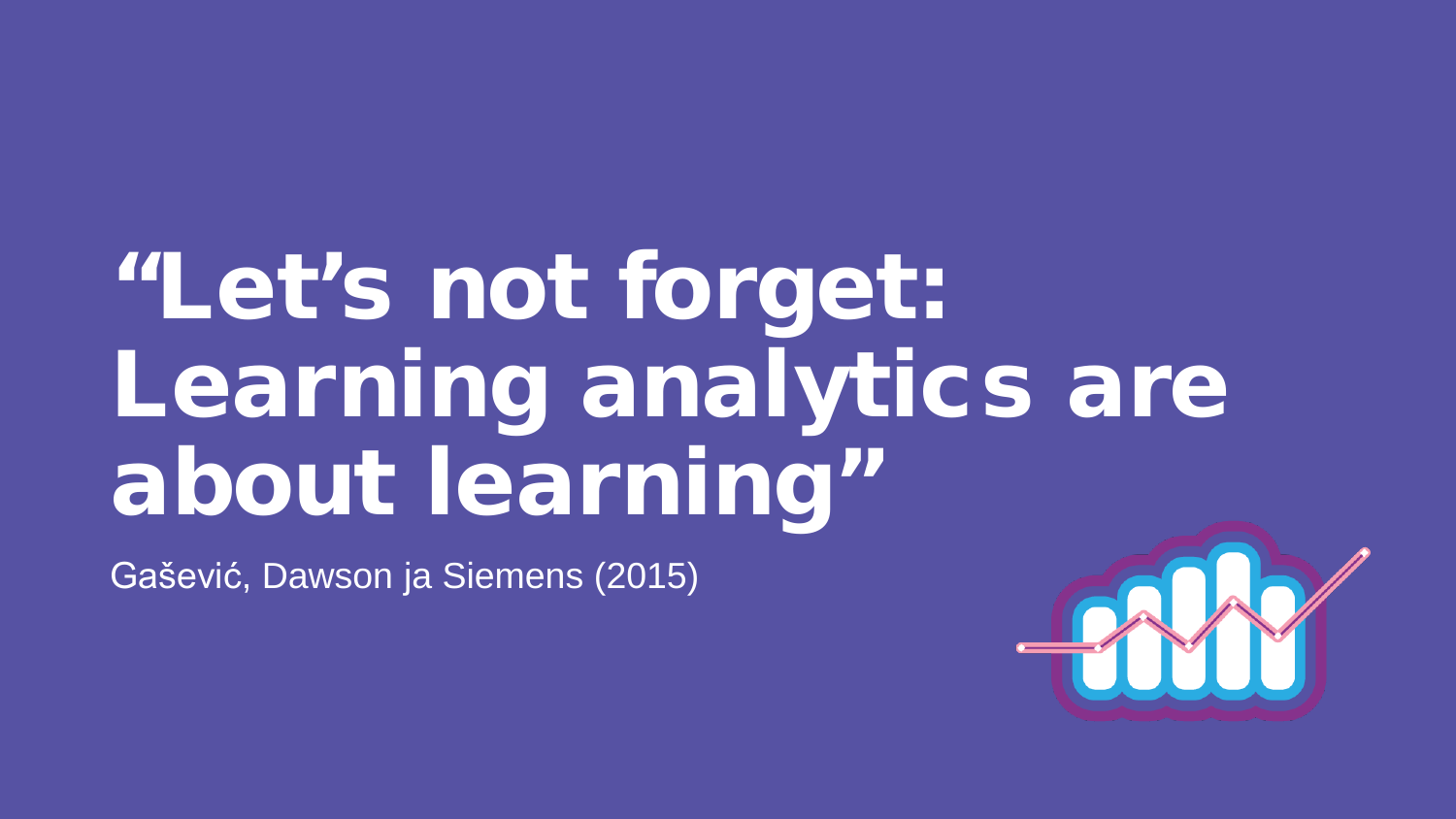## References

Gašević, D., Dawson, S., & Siemens, G. (2015). Let's not forget: Learning analytics are about learning. *TechTrends*, *59*(1), 64-71. https://doi.org/10.1007/s11528-014-0822-x

Schmitz, M., van Limbeek, E., Greller, W., Sloep, P., & Drachsler, H. (2017). Opportunities and Challenges in Using Learning Analytics in Learning Design. In *Proceedings, European Conference on Technology Enhanced Learning* (pp. 209-223). Springer, Cham.

Siemens, G. (2013). Learning analytics: The emergence of a discipline. *American Behavioral Scientist*, 57(10), 1380-1400.